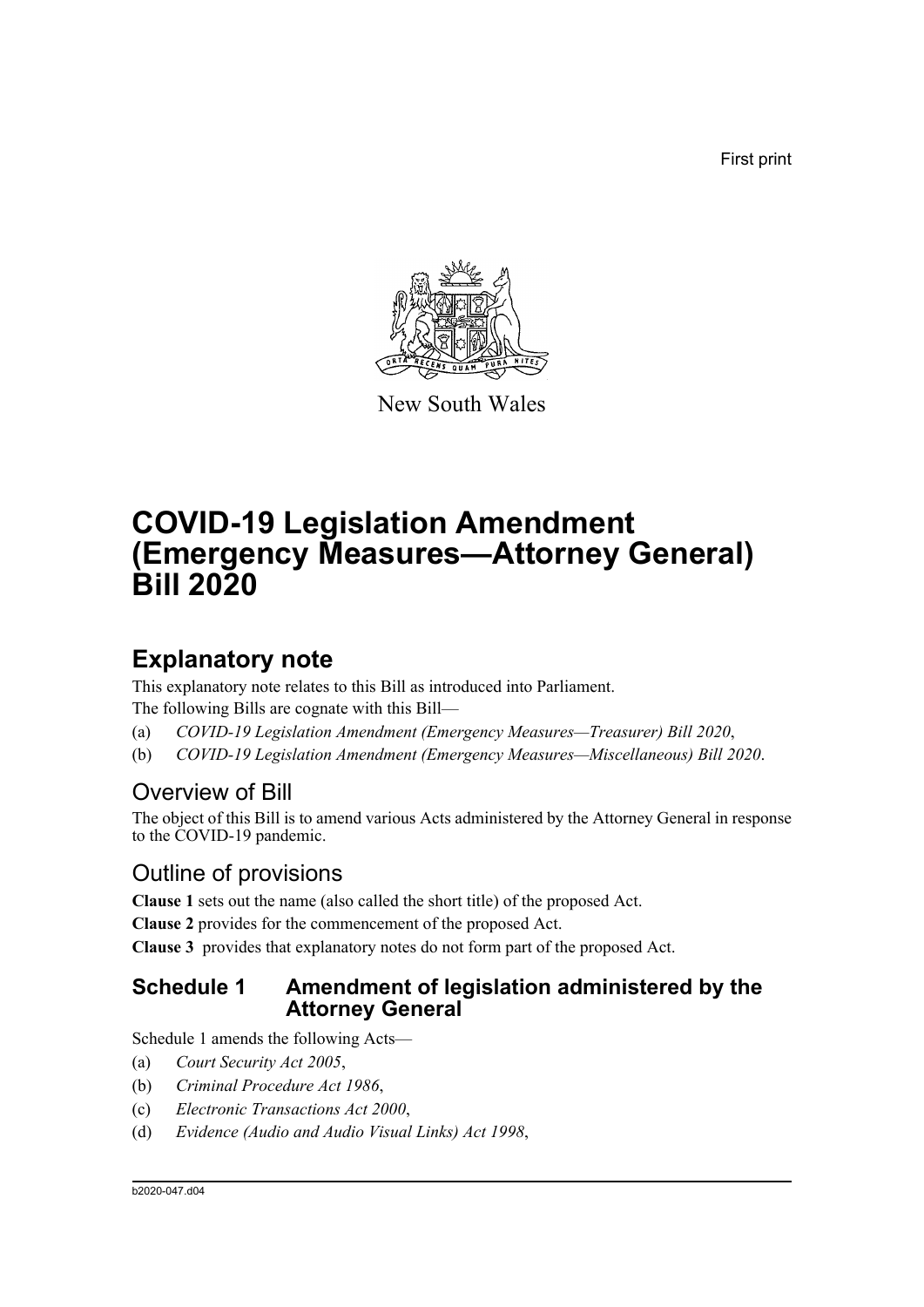- (e) *Sheriff Act 2005*,
- (f) *Subordinate Legislation Act 1989*.

The amendments are explained in detail in the explanatory note for each Act in Schedule 1.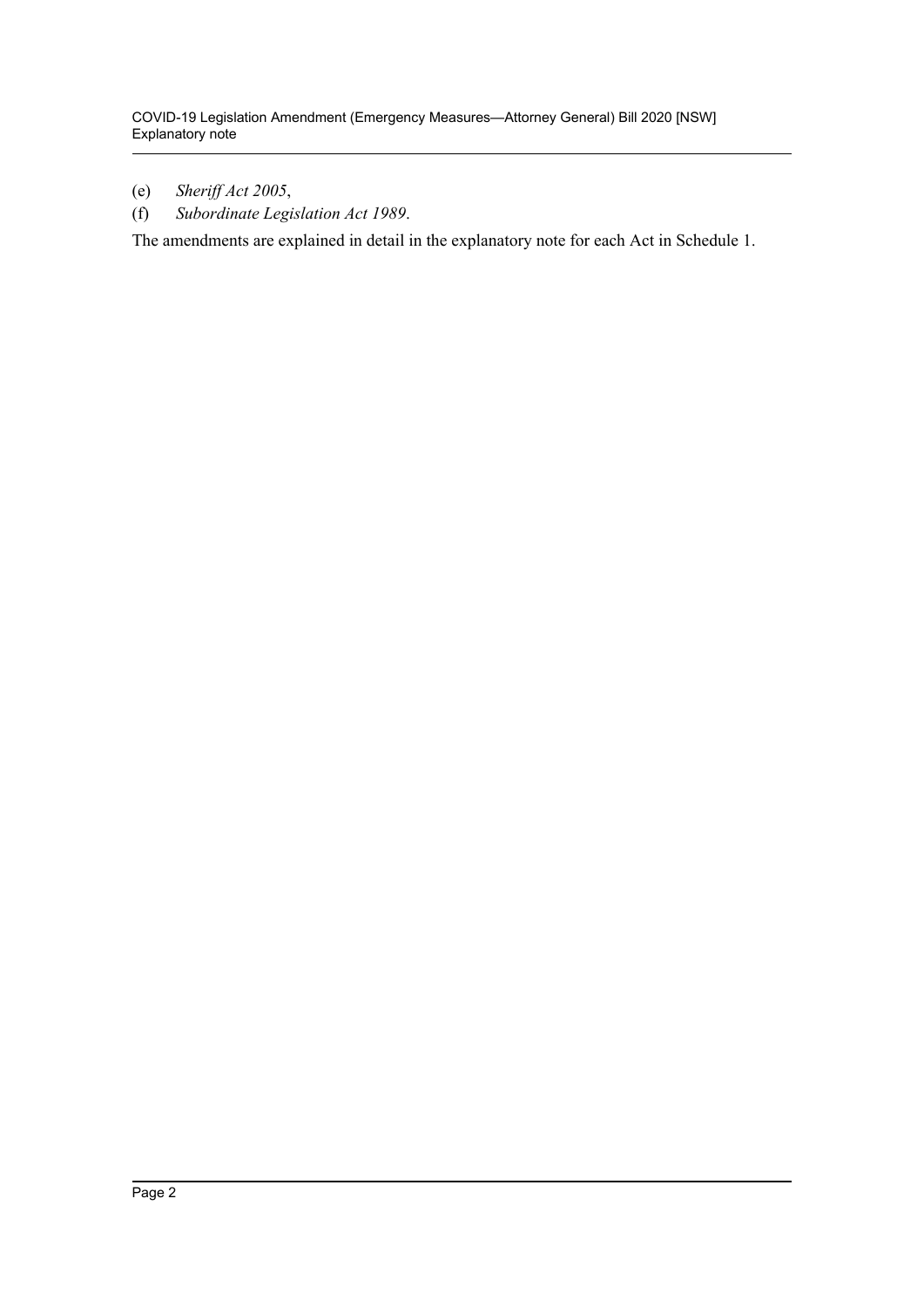First print



New South Wales

# **COVID-19 Legislation Amendment (Emergency Measures—Attorney General) Bill 2020**

# **Contents**

|            |   |                                                               | Page          |
|------------|---|---------------------------------------------------------------|---------------|
|            |   | Name of Act                                                   |               |
|            |   | Commencement                                                  | $\mathcal{P}$ |
|            | 3 | <b>Explanatory notes</b>                                      | ົ             |
| Schedule 1 |   | Amendment of legislation administered by the Attorney General |               |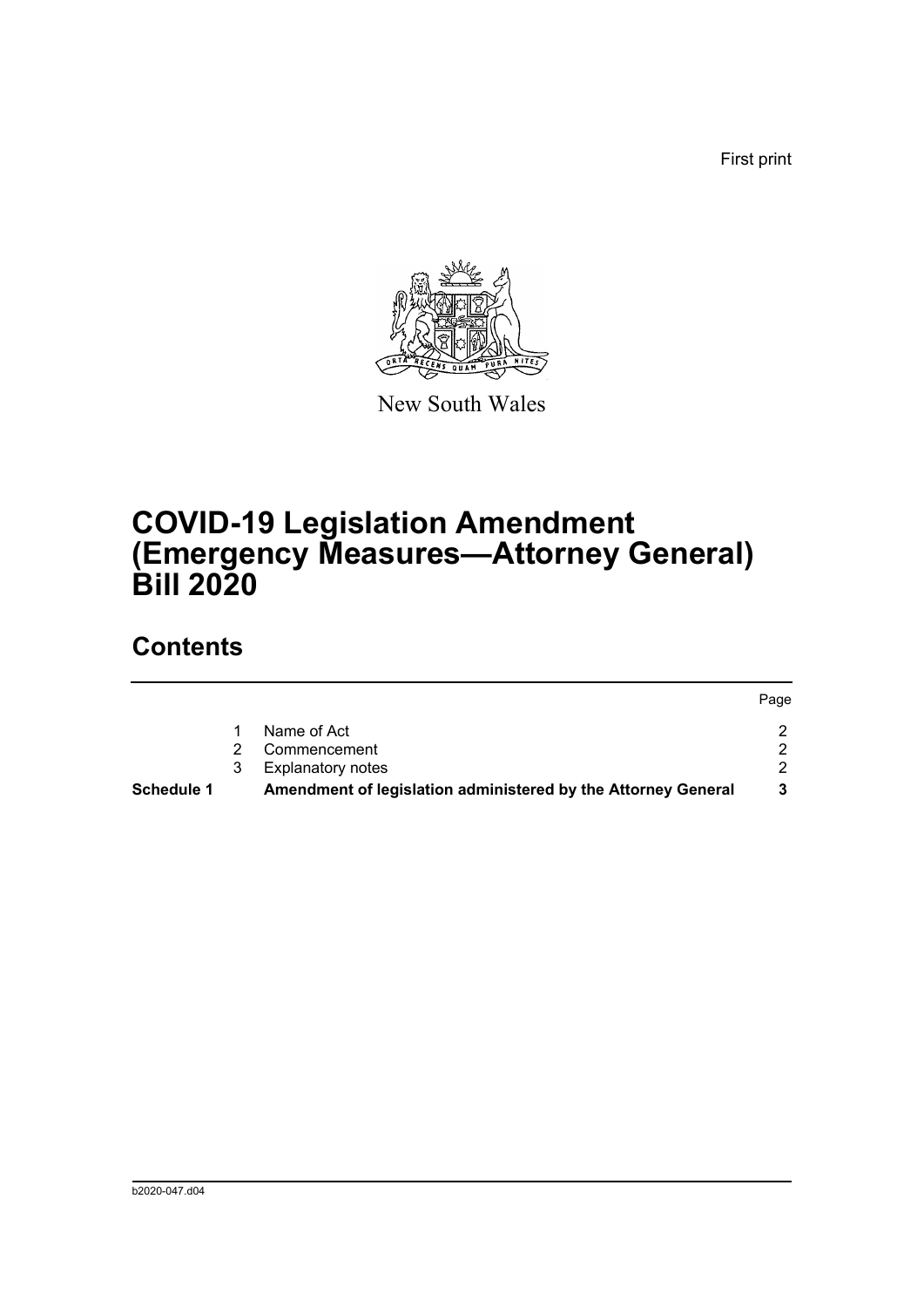

New South Wales

# **COVID-19 Legislation Amendment (Emergency Measures—Attorney General) Bill 2020**

No , 2020

## **A Bill for**

An Act to amend a number of Acts administered by the Attorney General to implement further emergency measures as a result of the COVID-19 pandemic.

See also the *COVID-19 Legislation Amendment (Emergency Measures—Treasurer) Bill 2020* and the *COVID-19 Legislation Amendment (Emergency Measures—Miscellaneous) Bill 2020*.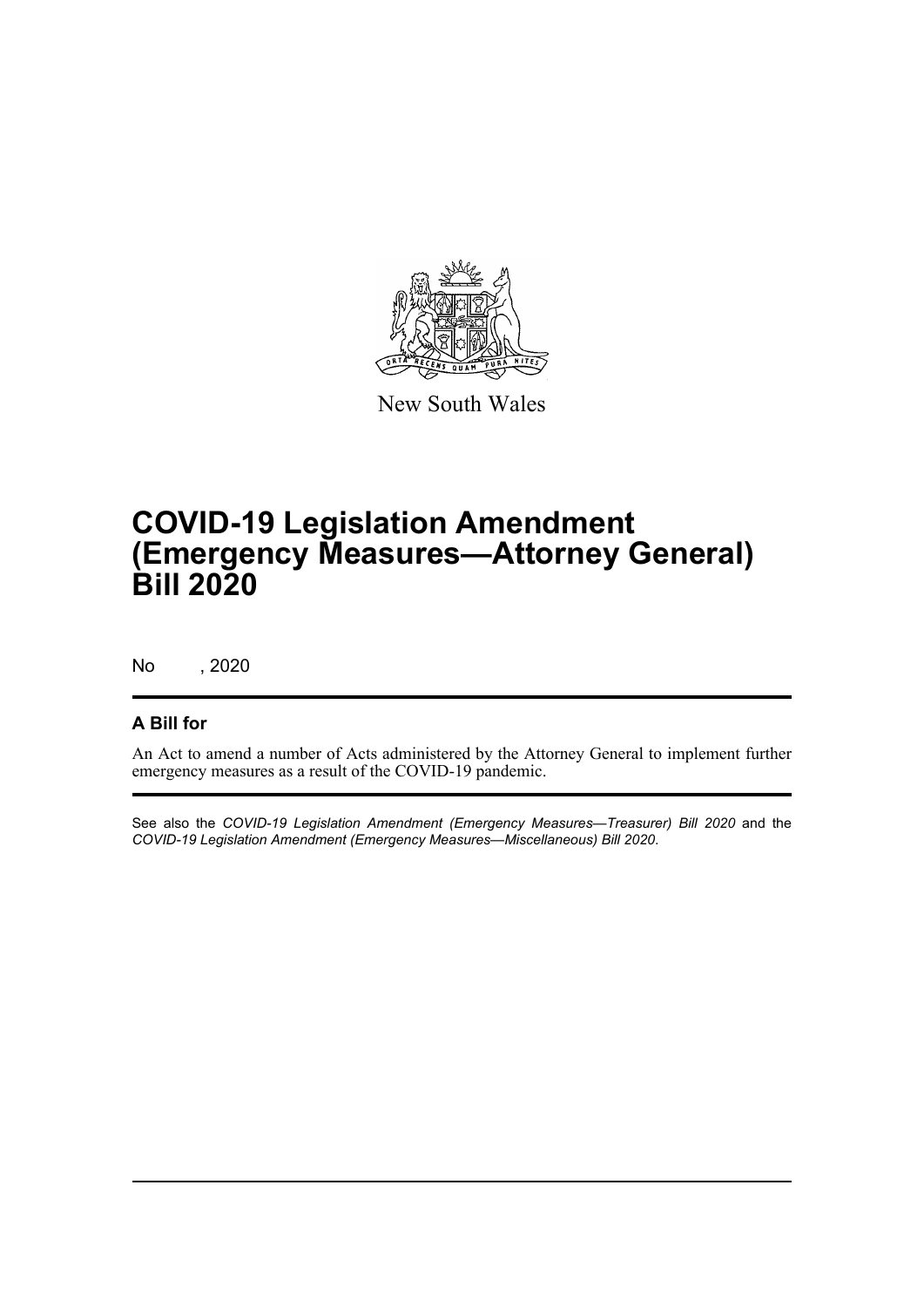COVID-19 Legislation Amendment (Emergency Measures—Attorney General) Bill 2020 [NSW]

<span id="page-4-2"></span><span id="page-4-1"></span><span id="page-4-0"></span>

|   | The Legislature of New South Wales enacts-                                                                 |        |
|---|------------------------------------------------------------------------------------------------------------|--------|
|   | Name of Act                                                                                                | 2      |
|   | This Act is the COVID-19 Legislation Amendment (Emergency Measures—Attorney<br>General) Act 2020.          | 3<br>4 |
|   | Commencement                                                                                               | 5      |
|   | This Act commences on the date of assent to this Act.                                                      | 6      |
| 3 | <b>Explanatory notes</b>                                                                                   | 7      |
|   | The matter appearing under the heading "Explanatory note" in Schedule 1 does not<br>form part of this Act. | 8<br>9 |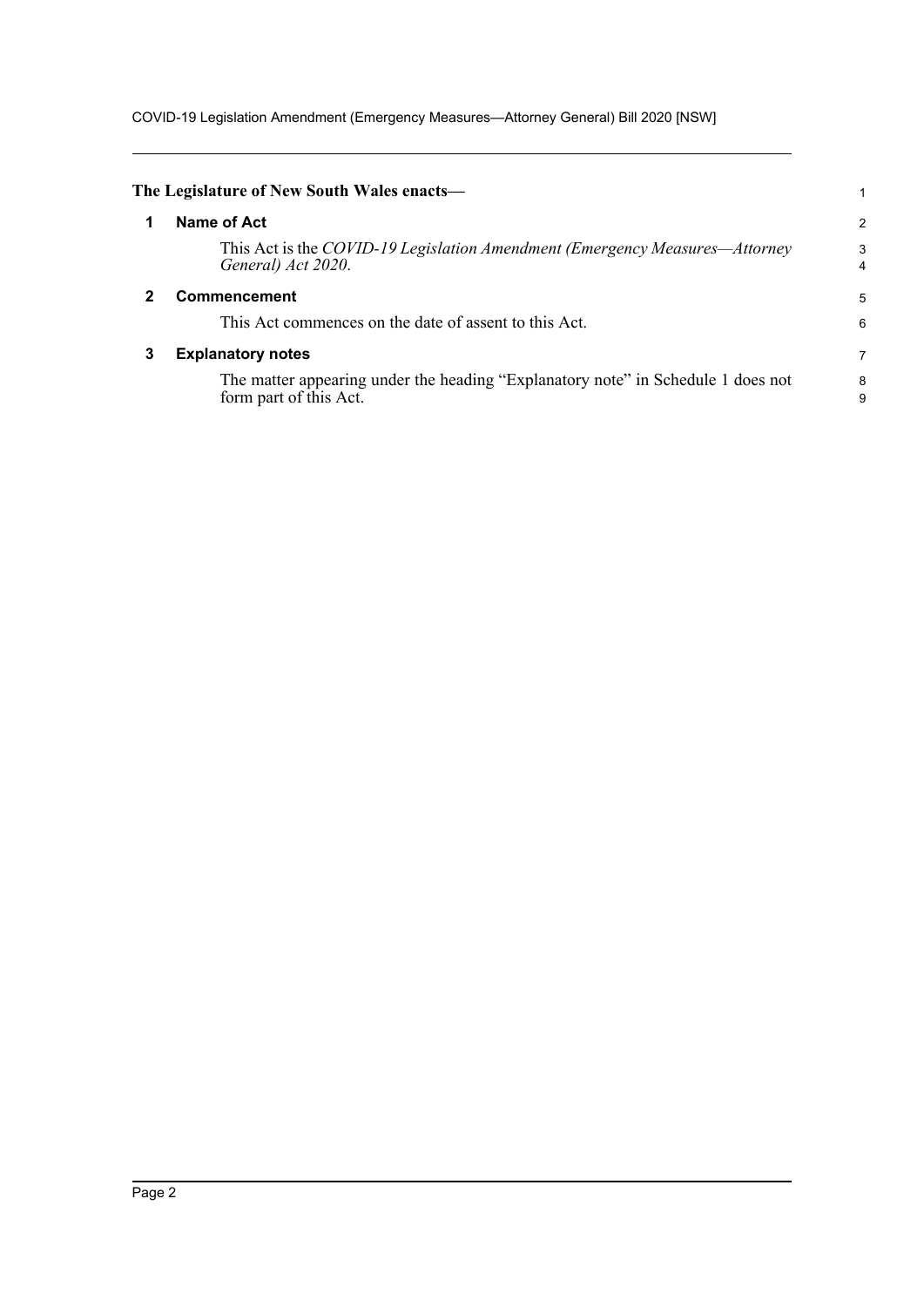<span id="page-5-0"></span>

| Schedule 1 |                                     |                      | Amendment of legislation administered by the<br><b>Attorney General</b>                                                                                                                                   |                |
|------------|-------------------------------------|----------------------|-----------------------------------------------------------------------------------------------------------------------------------------------------------------------------------------------------------|----------------|
| 1.1        | <b>Court Security Act 2005 No 1</b> |                      |                                                                                                                                                                                                           |                |
|            |                                     | Part 3, Division 1A  |                                                                                                                                                                                                           | 4              |
|            |                                     |                      | Insert after Division 1 of Part 3—                                                                                                                                                                        | 5              |
|            |                                     | <b>Division 1A</b>   | <b>COVID-19 pandemic-special provisions</b>                                                                                                                                                               | 6              |
|            | <b>Subdivision 1</b>                |                      | Preliminary                                                                                                                                                                                               |                |
|            | <b>12A</b>                          | <b>Definition</b>    |                                                                                                                                                                                                           | 8              |
|            |                                     |                      | In this Division—                                                                                                                                                                                         | 9              |
|            |                                     |                      | selected juror means a juror who has been selected to a jury panel.                                                                                                                                       | 10             |
|            |                                     |                      | sign of illness means the following—                                                                                                                                                                      | 11             |
|            |                                     | (a)                  | a fever, including a fever indicated by a temperature reading, of 38<br>degrees Celsius or more, of a person who has submitted to a thermal<br>imaging scan or a temperature check under section 12D,     | 12<br>13<br>14 |
|            |                                     | (b)                  | a cough or runny nose,                                                                                                                                                                                    | 15             |
|            |                                     | (c)                  | a sore throat,                                                                                                                                                                                            | 16             |
|            |                                     | (d)                  | shortness of breath,                                                                                                                                                                                      | 17             |
|            |                                     | (e)                  | loss of taste or smell.                                                                                                                                                                                   | 18             |
|            | 12B                                 |                      | Meaning of "required to be in court premises"                                                                                                                                                             | 19             |
|            |                                     |                      | For the purposes of this Division, a person is <i>required to be in court premises</i><br>if the person is attending the court premises in relation to specific proceedings,<br>including as—             | 20<br>21<br>22 |
|            |                                     | (a)                  | a party to proceedings, or                                                                                                                                                                                | 23             |
|            |                                     | (b)                  | a legal practitioner, or                                                                                                                                                                                  | 24             |
|            |                                     | (c)                  | a witness, or                                                                                                                                                                                             | 25             |
|            |                                     | (d)                  | a juror, or                                                                                                                                                                                               | 26             |
|            |                                     | (e)                  | a support person.                                                                                                                                                                                         | 27             |
|            | 12C                                 |                      | <b>Effect of Division</b>                                                                                                                                                                                 | 28             |
|            |                                     |                      | This Division prevails to the extent of any inconsistency with any other<br>provision of this Act.                                                                                                        | 29<br>30       |
|            |                                     | <b>Subdivision 2</b> | Special requirements in relation to COVID-19                                                                                                                                                              | 31             |
|            | <b>12D</b>                          |                      | Power to conduct health checks                                                                                                                                                                            | 32             |
|            |                                     | (1)                  | A security officer may, for the purpose of determining the likelihood that a<br>person is suffering from a sign of illness, require a person who is entering or<br>in court premises to do the following— | 33<br>34<br>35 |
|            |                                     | (a)                  | submit to a thermal imaging scan,                                                                                                                                                                         | 36             |
|            |                                     | (b)                  | submit to a temperature check using a contactless approved temperature<br>monitoring device,                                                                                                              | 37<br>38       |
|            |                                     | (c)                  | answer questions about—                                                                                                                                                                                   | 39             |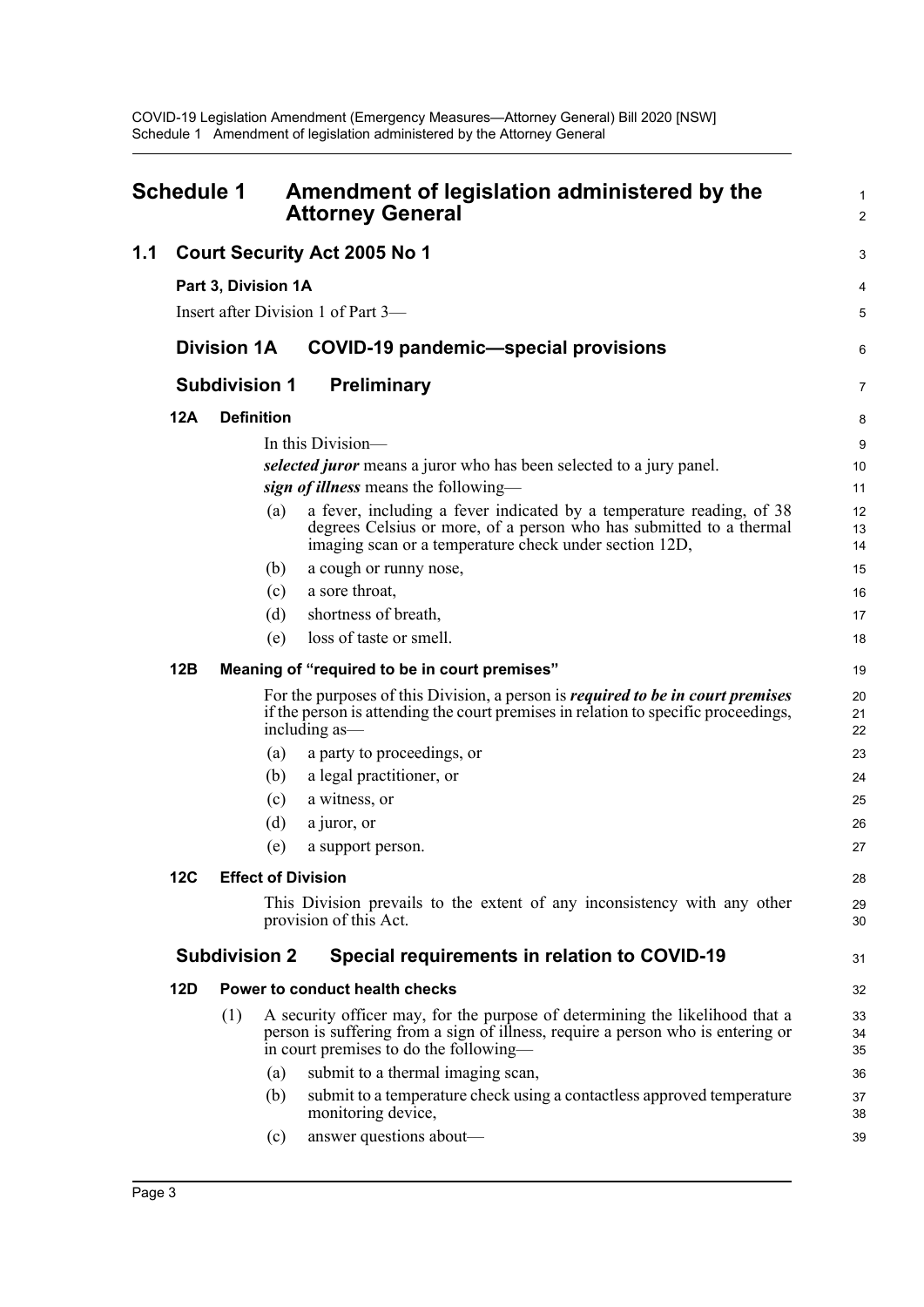|     | the person's health in relation to signs of illness, or<br>(i)                                                                                                                                                                                           | $\mathbf{1}$                     |
|-----|----------------------------------------------------------------------------------------------------------------------------------------------------------------------------------------------------------------------------------------------------------|----------------------------------|
|     | any other thing that may determine whether the person is likely<br>(ii)<br>to be at risk of exposure to COVID-19.                                                                                                                                        | $\boldsymbol{2}$<br>$\mathbf{3}$ |
| (2) | A security officer making a requirement under subsection $(1)(a)$ or (b) must<br>ask for the person's co-operation.                                                                                                                                      | $\overline{\mathbf{4}}$<br>5     |
| (3) | The person complies with a requirement under subsection $(1)(a)$ or $(b)$ if the<br>person submits to any of the following alternative health checks—                                                                                                    | 6<br>7                           |
|     | if the person is required to submit to a thermal imaging scan—a<br>(a)<br>temperature check,                                                                                                                                                             | 8<br>9                           |
|     | if the person is required to submit to a temperature check—a thermal<br>(b)<br>imaging scan.                                                                                                                                                             | 10<br>11                         |
| (4) | The security officer must conduct the alternative health check, if requested by<br>the person, unless the alternative health check is not available.                                                                                                     | 12<br>13                         |
| (5) | A person who undertakes a test may request that the result be confirmed by a<br>second test using a different device, and the security officer must do the second<br>test unless a different device is not available.                                    | 14<br>15<br>16                   |
| (6) | If the security officer makes a requirement of a person under subsection $(1)$<br>and the person fails to immediately comply with the requirement or to leave<br>the court premises, the security officer may again make the requirement and<br>$must$ — | 17<br>18<br>19<br>20             |
|     | ask whether the person is required to be in court premises on that day,<br>(a)<br>and                                                                                                                                                                    | 21<br>22                         |
|     | (b)<br>if the person is not a selected juror—                                                                                                                                                                                                            | 23                               |
|     | warn the person that a failure or refusal to immediately comply<br>(i)<br>with the requirement of the security officer, in the exercise of the<br>power, or to leave the court premises for the remainder of the day<br>may be an offence, and           | 24<br>25<br>26<br>27             |
|     | provide the person with the information referred to in section<br>(ii)<br>$20(2)(a)$ –(c), and                                                                                                                                                           | 28<br>29                         |
|     | warn the person that the security officer may arrest the person in<br>(iii)<br>accordance with section 16 for committing an offence, and                                                                                                                 | 30<br>31                         |
|     | comply with a condition, if any, prescribed by the regulations.<br>(iv)                                                                                                                                                                                  | 32                               |
|     | Note. See section 12F in relation to selected jurors or section 12G in relation to<br>other persons who are required to be in court premises on the day.                                                                                                 | 33<br>34                         |
| (7) | If a security officer makes a requirement of a person, other than a selected<br>juror, in accordance with subsection $(6)$ , the person must immediately—                                                                                                | 35<br>36                         |
|     | comply with the requirement, or<br>(a)                                                                                                                                                                                                                   | 37                               |
|     | (b)<br>leave the court premises for the remainder of the day.                                                                                                                                                                                            | 38                               |
|     | Maximum penalty (subsection $(7)$ )—5 penalty units.                                                                                                                                                                                                     | 39                               |
| (8) | Section 17 does not apply to a requirement made under subsection (1),<br>including the requirement, if made again, under subsection (6).                                                                                                                 | 40<br>41                         |
| (9) | In this section-                                                                                                                                                                                                                                         | 42                               |
|     | <i>approved temperature monitoring device</i> means a device for monitoring<br>temperatures, approved by the Therapeutic Goods Administration and<br>specified on the Australian Register of Therapeutic Goods.                                          | 43<br>44<br>45                   |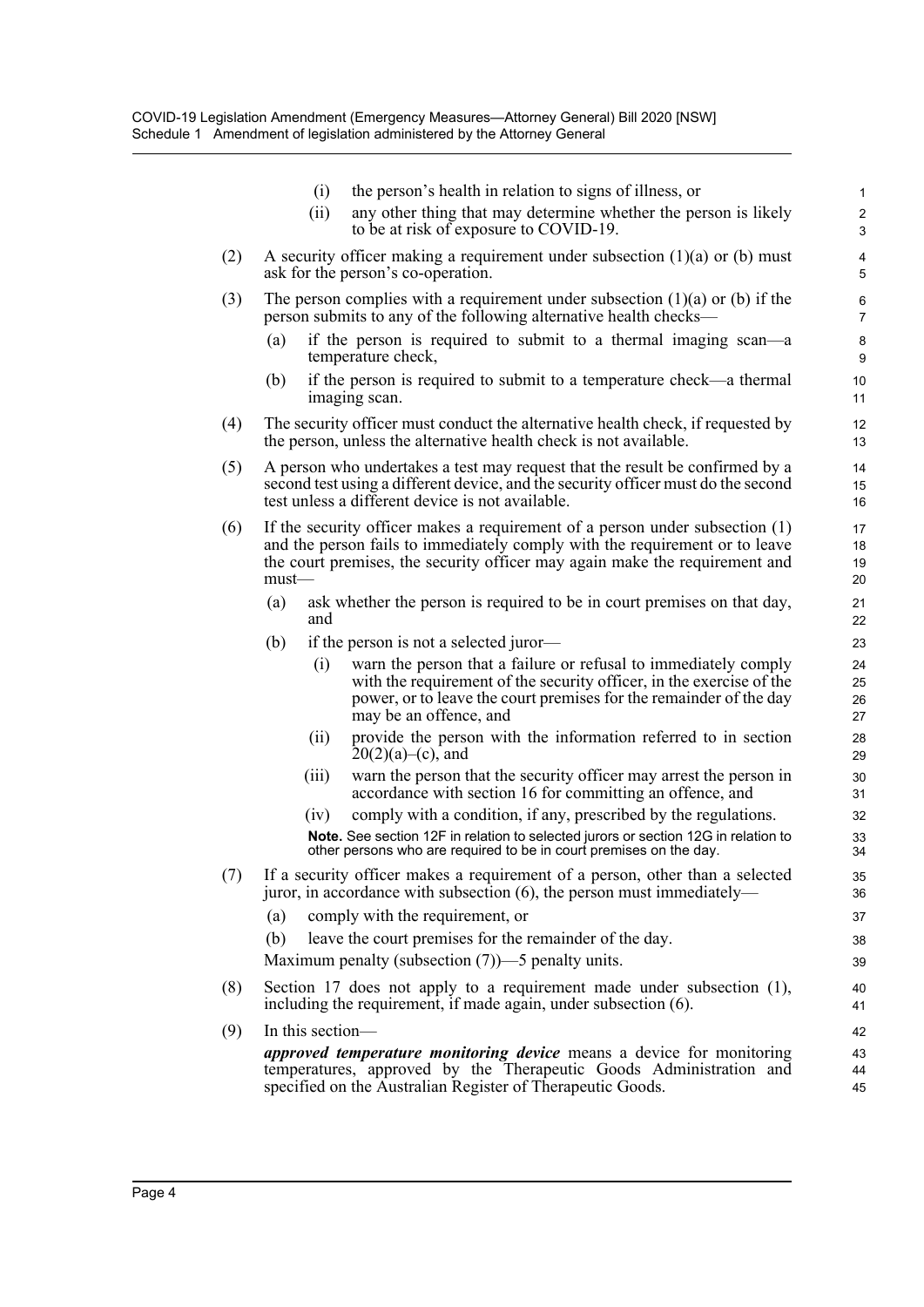### **12E Requirement for persons with sign of illness**

- (1) A security officer may, if a person who is entering or in court premises, has exhibited, or reported, a sign of illness—
	- (a) require the person in court premises to leave the premises for the remainder of the day, or

- (b) refuse the person entry to court premises for the remainder of the day.
- (2) A security officer making a requirement under this section must ask whether the person is required to be in court premises on that day.
- (3) If a security officer requires the person to leave the court premises for the remainder of the day and the person fails to immediately comply with the requirement, the security officer may again make the requirement and must—
	- (a) warn the person that a failure or refusal to immediately comply with the requirement of the security officer, in the exercise of the power, or to leave the court premises for the remainder of the day may be an offence, and
	- (b) provide the person with the information referred to in section  $20(2)(a)$ –(c), and
	- (c) warn the person that the security officer may arrest the person, in accordance with section 16, for committing an offence, and
	- (d) comply with a condition, if any, prescribed by the regulations.
- (4) If a security officer makes a requirement of a person in accordance with subsection (3), the person must comply with the requirement. Maximum penalty (subsection (4))—5 penalty units.
- (5) Subsection (3) and a requirement to leave the court premises or refusal of entry to the court premises made under this section do not apply to a selected juror. **Note.** See section 12F in relation to selected jurors or section 12G in relation to other persons who are required to be in the court premises on the day.

#### **12F Additional conditions for selected jurors in relation to COVID-19**

- (1) This section applies to a selected juror—
	- (a) exhibiting or reporting a sign of illness, or
	- (b) who fails to comply with a requirement made of the person under section 12D(1).
- (2) A security officer must—
	- (a) refer the selected juror to the judicial officer or coroner having the conduct of the trial or coronial inquest concerned, and
	- (b) comply with a condition, if any, prescribed by the regulations.

#### **12G Additional conditions in relation to certain persons required to leave court premises**

- (1) This section applies—
	- (a) to a person, other than a selected juror, required to leave the court premises or refused entry to the court premises, in accordance with this Subdivision, and
	- (b) if the person is required to be in the court premises on the day.
- (2) The security officer must—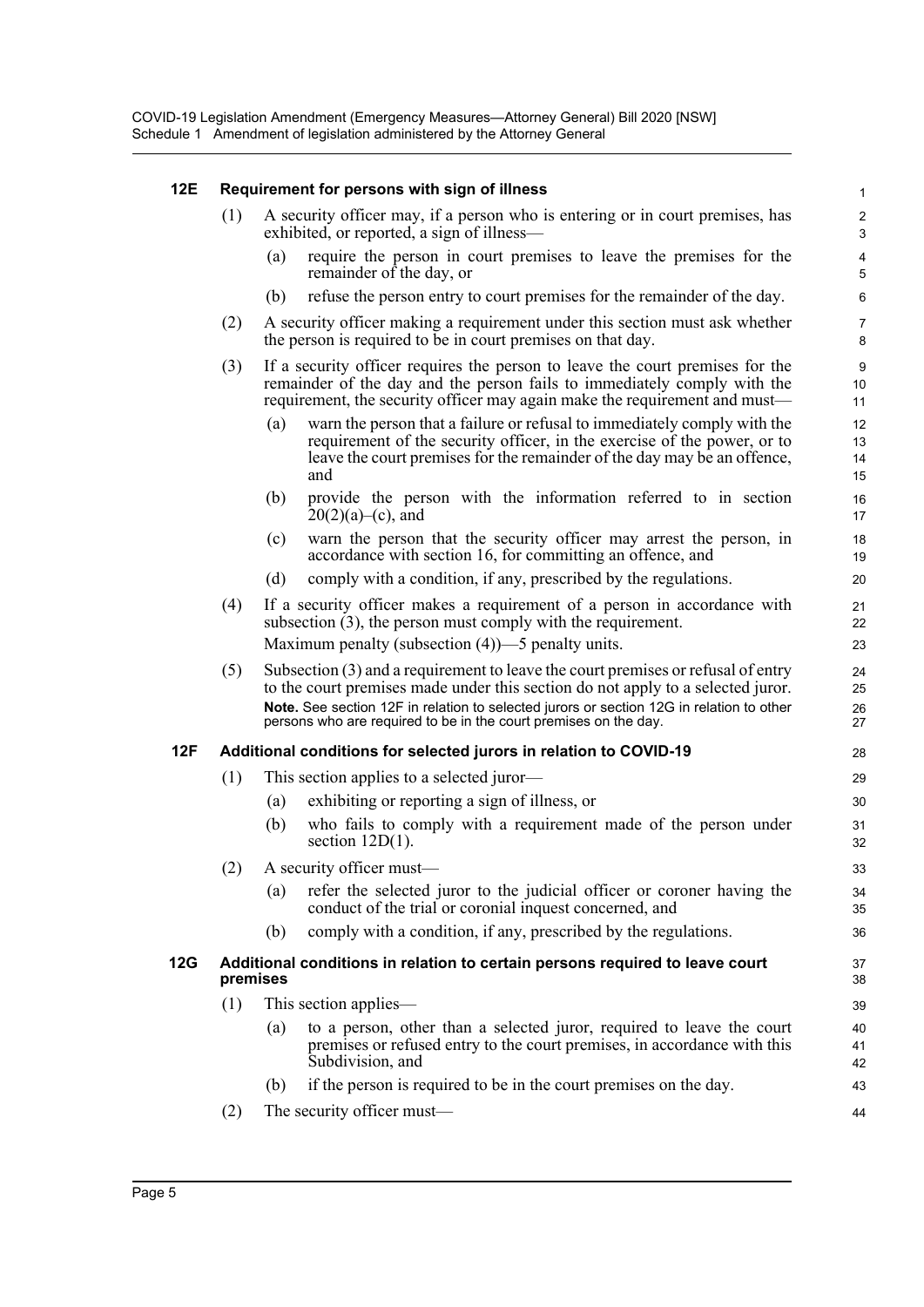| give the person written notice, in a form approved by the Sheriff, stating<br>that the person was required to leave the court premises, or refused entry<br>to the court premises, under this Division, and |
|-------------------------------------------------------------------------------------------------------------------------------------------------------------------------------------------------------------|
| (b) immediately advise the court that the person was required to leave the                                                                                                                                  |

10

27

43 44

46

- (b) immediately advise the court that the person was required to leave the court premises, or refused entry to the court premises, under this Division.
- (3) Despite any other Act or law, the notice given to the person may be used as evidence in any action, order, judgment or application taken in relation to the non-attendance of the person in court.

### **Subdivision 3 Repeal**

### **12H Repeal of Division**

This Division is repealed on—

- (a) 26 September 2020, or
- (b) the later day, not later than 26 March 2021, prescribed by the regulations.

#### **Explanatory note**

The proposed amendment enables a security officer to make requirements of persons entering or in court premises, to determine whether a person is suffering from a symptom related to COVID-19 or is likely to have been exposed to COVID-19. Requirements may also be made to refuse the person entry to the court premises or to leave the court premises. The provisions require that if the person is a juror selected to a jury panel, the matter should be referred to the relevant judicial officer or coroner. The provisions also provide for a process of notification if the person is required to leave the court premises under this Division or refused entry to court premises and the person was required to attend court on that day.

The proposed amendment is repealed on 26 September 2020 unless the regulations prescribe a later date for the repeal, not being later than 26 March 2021.

## **1.2 Criminal Procedure Act 1986 No 209**

#### **Section 182 Written pleas**

Insert after section 182(4)—

- (5) Subsection (4) does not have effect during the period—
	- (a) starting on the commencement of this subsection, and
	- (b) ending on the day that Chapter 7, Part 5 is repealed.
- (6) Subsection (5) and this subsection are repealed on the day that Chapter 7, Part 5 is repealed.

#### **Explanatory note**

The proposed amendment provides that an accused person who has been served with a court attendance notice and who has been granted or refused bail, or in relation to whom bail has been dispensed with, is not prevented from lodging a written plea of guilty or not guilty under section 182 of the *Criminal Procedure Act 1986*. The provision ceases to have effect (and is automatically repealed) on the day that Chapter 7, Part 5 (Response to COVID-19 pandemic) of that Act is repealed, being 26 September 2020 or a later day prescribed by the regulations but not later than 26 March 2021 (see section 367 of that Act).

### **1.3 Electronic Transactions Act 2000 No 8**

### **[1] Section 17 Regulation-making power**

Omit "The regulations under any relevant Act" from section 17(1). 45

Insert instead "A regulation under this section or another Act (a *relevant Act*)".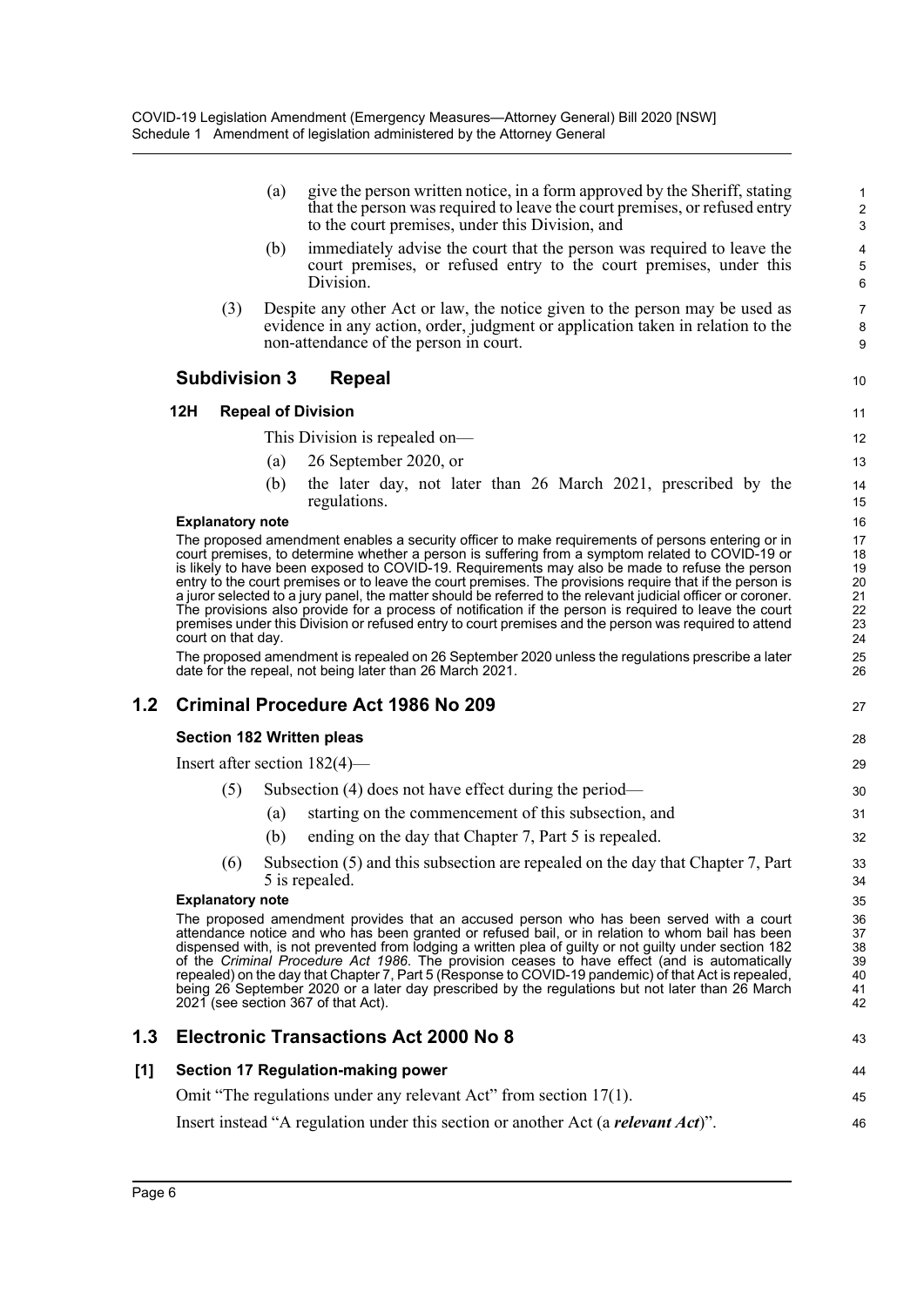COVID-19 Legislation Amendment (Emergency Measures—Attorney General) Bill 2020 [NSW] Schedule 1 Amendment of legislation administered by the Attorney General

| [2]   | Section 17(1)(d)-(n)           |     |                                                                                                                                                                  | $\mathbf 1$                  |
|-------|--------------------------------|-----|------------------------------------------------------------------------------------------------------------------------------------------------------------------|------------------------------|
|       |                                |     | Insert after section $17(1)(c)$ —                                                                                                                                | $\overline{c}$               |
|       |                                | (d) | altered arrangements for the giving of information in writing,                                                                                                   | $\mathbf{3}$                 |
|       |                                | (e) | altered arrangements for the making of a document in a particular form<br>or way,                                                                                | $\overline{\mathbf{4}}$<br>5 |
|       |                                | (f) | altered arrangements for the processes for making or executing a<br>document,                                                                                    | $\,6$<br>$\overline{7}$      |
|       |                                | (g) | altered arrangements for the inclusion of particular content in a<br>document,                                                                                   | 8<br>9                       |
|       |                                | (h) | altered arrangements for the recording of information,                                                                                                           | 10                           |
|       |                                | (i) | altered arrangements for the certification of a copy of an original<br>document,                                                                                 | 11<br>12                     |
|       |                                | (j) | altered arrangements for the production of a document,                                                                                                           | 13                           |
|       |                                | (k) | altered arrangements for the filing, lodgement, submission, giving,<br>inspection or service of information, a notice or other document,                         | 14<br>15                     |
|       |                                | (1) | altered arrangements for the process by which information or a<br>document must be given or issued,                                                              | 16<br>17                     |
|       |                                | (m) | altered arrangements for the retention of information or documents,<br>including in relation to the form in which information or a document<br>must be retained, | 18<br>19<br>20               |
|       |                                | (n) | altered arrangements for a matter related or incidental to a matter in<br>paragraph $(a)$ – $(m)$ .                                                              | 21<br>22                     |
| $[3]$ | Section 17(1A)                 |     |                                                                                                                                                                  | 23                           |
|       | Insert after section $17(1)$ — |     |                                                                                                                                                                  | 24                           |
|       | (1A)                           |     | To remove any doubt—                                                                                                                                             | 25                           |
|       |                                | (a) | for the purposes of subsection $(1)$ , a relevant Act is taken to include a<br>power to make a regulation as provided in this section, and                       | 26<br>27                     |
|       |                                | (b) | a regulation made under a relevant Act may be made only on the<br>recommendation of the Minister administering that Act.                                         | 28<br>29                     |
| [4]   | Section 17(2)                  |     |                                                                                                                                                                  | 30                           |
|       | section".                      |     | Omit "The Minister may recommend to the Governor that regulations be made under this                                                                             | 31<br>32                     |
|       |                                |     | Insert instead "A Minister may recommend to the Governor that a regulation be made under<br>this section or a relevant Act".                                     | 33<br>34                     |
| $[5]$ | Section 17(2)(b)(ii)           |     |                                                                                                                                                                  | 35                           |
|       |                                |     | Omit "and" from the end of the subparagraph.                                                                                                                     | 36                           |
| [6]   | <b>Section 17(2)(c)</b>        |     |                                                                                                                                                                  | 37                           |
|       | Omit the paragraph.            |     |                                                                                                                                                                  | 38                           |
| $[7]$ | Section $17(3)(b)$ and $(c)$   |     |                                                                                                                                                                  | 39                           |
|       |                                |     | Omit section $17(3)(b)$ . Insert instead—                                                                                                                        | 40                           |
|       |                                | (b) | if the regulation is made under this section-may override the<br>provisions of any Act, regulation or other law, and                                             | 41<br>42                     |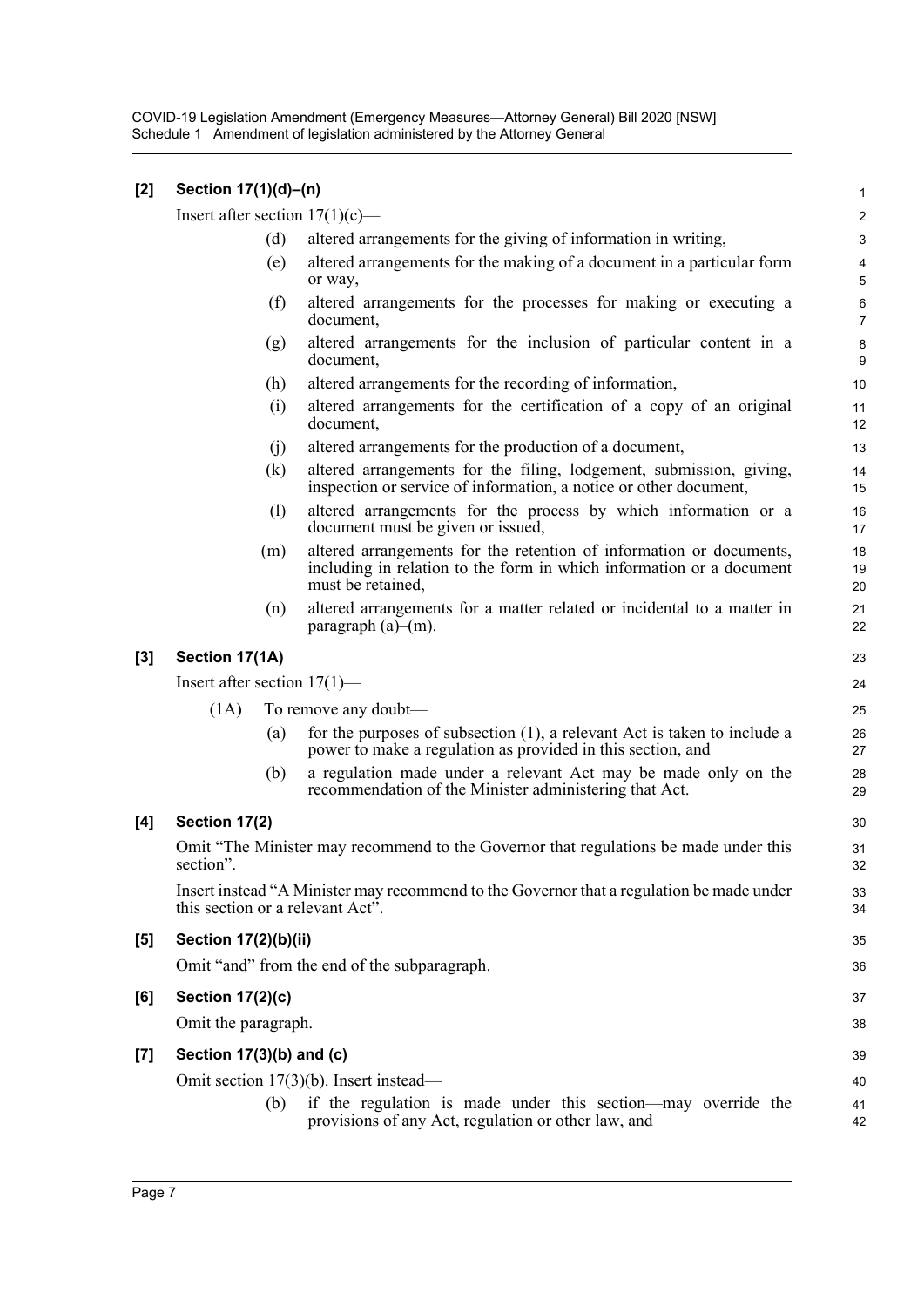|     |                                 | (c)      | if the regulation is made under a relevant Act—may override the<br>provisions of that Act or a regulation made under that Act.                                                                                                                                            | $\mathbf{1}$<br>$\overline{2}$ |
|-----|---------------------------------|----------|---------------------------------------------------------------------------------------------------------------------------------------------------------------------------------------------------------------------------------------------------------------------------|--------------------------------|
| [8] | Section 17(5)                   |          |                                                                                                                                                                                                                                                                           | 3                              |
|     |                                 |          | Omit the subsection. Insert instead—                                                                                                                                                                                                                                      | 4                              |
|     | (5)                             |          | In this section-                                                                                                                                                                                                                                                          | 5                              |
|     |                                 |          | <i>altered arrangements includes—</i>                                                                                                                                                                                                                                     | 6                              |
|     |                                 | (a)      | modified arrangements, permissions or requirements, and                                                                                                                                                                                                                   | $\overline{7}$                 |
|     |                                 | (b)      | suspended arrangements, permissions or requirements.                                                                                                                                                                                                                      | 8                              |
|     | <b>Explanatory note</b>         |          | The proposed amendments extend the regulation-making power in section 17 of the Act to provide                                                                                                                                                                            | 9<br>10                        |
|     |                                 |          | for altered arrangements in relation to requirements in any Act about documents or information.<br>These special arrangements apply for the purposes of responding to the public health emergency<br>caused by the COVID-19 pandemic and apply only for a limited period. | 11<br>12<br>13                 |
| 1.4 |                                 |          | Evidence (Audio and Audio Visual Links) Act 1998 No 105                                                                                                                                                                                                                   | 14                             |
| [1] |                                 |          | Section 22C COVID-19 pandemic-special provisions                                                                                                                                                                                                                          | 15                             |
|     | Insert after section $22C(1)$ — |          |                                                                                                                                                                                                                                                                           | 16                             |
|     |                                 |          | <b>Note.</b> The Act continues to apply to appearances not referred to in this section and in                                                                                                                                                                             | 17                             |
|     |                                 |          | proceedings prescribed by the regulations. Part 1A continues to apply to the<br>appearance of witnesses to which subsection (4) does not apply and Part 1B continues                                                                                                      | 18<br>19                       |
|     |                                 | apply.   | to apply to the appearance of accused detainees to which subsection (3) does not                                                                                                                                                                                          | 20<br>21                       |
| [2] | Section 22C(2A)                 |          |                                                                                                                                                                                                                                                                           | 22                             |
|     | Insert after section $22C(2)$ — |          |                                                                                                                                                                                                                                                                           | 23                             |
|     | (2A)                            |          | The appearance of an accused person (other than an accused detainee) in any                                                                                                                                                                                               | 24                             |
|     |                                 |          | proceedings other than physical appearance proceedings may take place by<br>way of audio visual link if the court directs or the parties to the proceedings                                                                                                               | 25<br>26                       |
|     |                                 | consent. |                                                                                                                                                                                                                                                                           | 27                             |
| [3] | Section 22C(3A)                 |          |                                                                                                                                                                                                                                                                           | 28                             |
|     | Insert after section $22C(3)$ — |          |                                                                                                                                                                                                                                                                           | 29                             |
|     | (3A)                            |          | The appearance of an accused person (other than an accused detainee) in any                                                                                                                                                                                               | 30                             |
|     |                                 |          | physical appearance proceedings prescribed by the regulations under<br>subsection (3) is not to take place by way of audio visual link unless the court                                                                                                                   | 31<br>32                       |
|     |                                 |          | directs or the parties to the proceedings consent.                                                                                                                                                                                                                        | 33                             |
| [4] | Section 22C(4)                  |          |                                                                                                                                                                                                                                                                           | 34                             |
|     |                                 |          | Omit "(including a government agency witness)".                                                                                                                                                                                                                           | 35                             |
| [5] | Section 22C(5)                  |          |                                                                                                                                                                                                                                                                           | 36                             |
|     |                                 |          | Omit "subsection (3)". Insert instead "subsection (2A), (3), (3A)".                                                                                                                                                                                                       | 37                             |
| [6] | Section 22C(6)                  |          |                                                                                                                                                                                                                                                                           | 38                             |
|     |                                 |          | Omit the subsection. Insert instead-                                                                                                                                                                                                                                      | 39                             |
|     | (6)                             |          | The court is to make a direction under this section only if it is in the interests                                                                                                                                                                                        | 40                             |
|     |                                 |          | of justice, having regard to the following—                                                                                                                                                                                                                               | 41                             |
|     |                                 | (a)      | the public health risk posed by the COVID-19 pandemic,                                                                                                                                                                                                                    | 42                             |
|     |                                 | (b)      | the efficient use of available judicial and administrative resources,                                                                                                                                                                                                     | 43                             |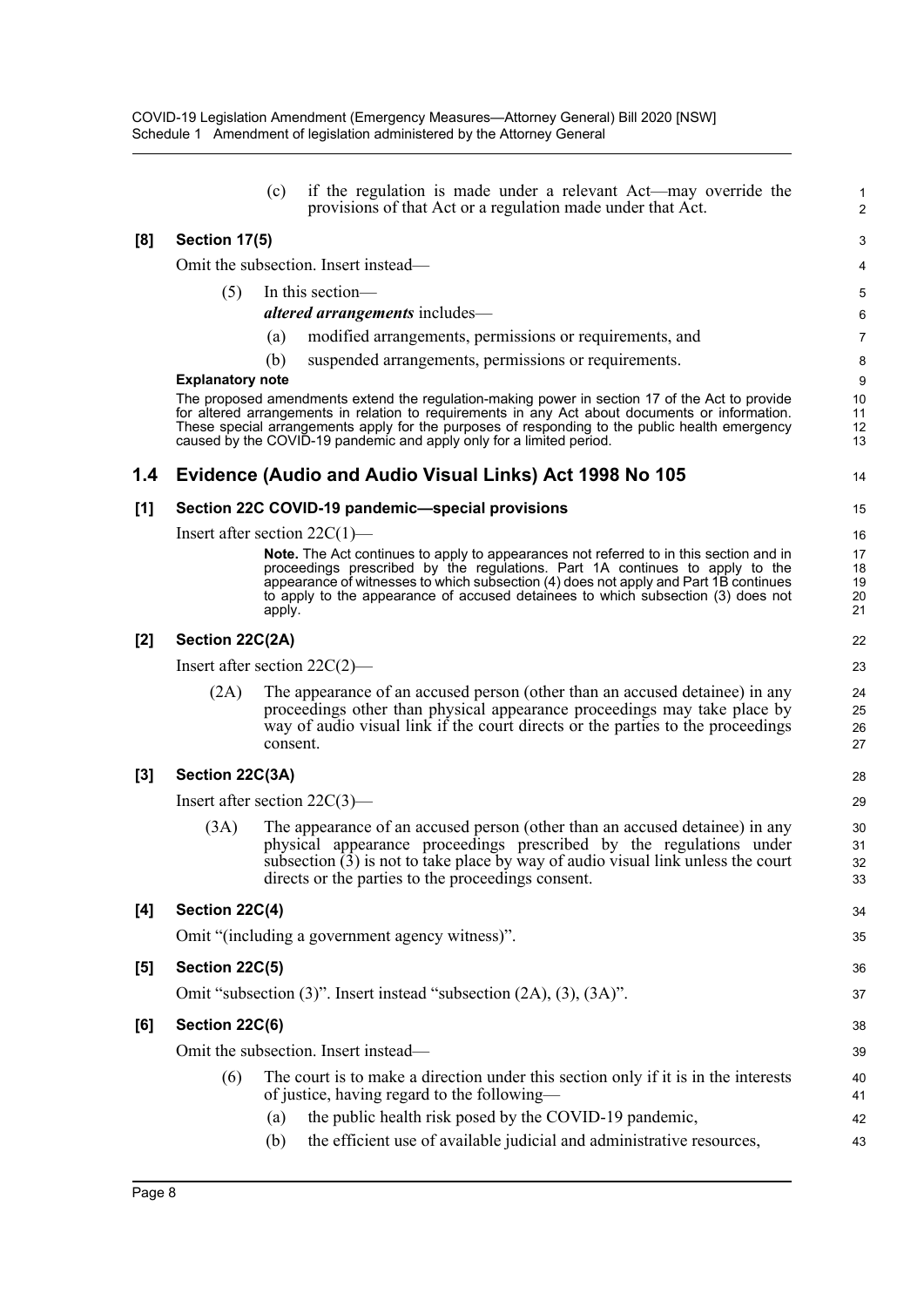|     |              |                         | (c) | any relevant matter raised by a party to the proceedings,                                                                                                                                                                                                                                                                                                                                                                                                                                                                                          | 1                                |
|-----|--------------|-------------------------|-----|----------------------------------------------------------------------------------------------------------------------------------------------------------------------------------------------------------------------------------------------------------------------------------------------------------------------------------------------------------------------------------------------------------------------------------------------------------------------------------------------------------------------------------------------------|----------------------------------|
|     |              |                         | (d) | any other matter that the court considers relevant.                                                                                                                                                                                                                                                                                                                                                                                                                                                                                                | 2                                |
| [7] |              | Section 22C(9)          |     |                                                                                                                                                                                                                                                                                                                                                                                                                                                                                                                                                    | 3                                |
|     |              |                         |     | Insert in alphabetical order—                                                                                                                                                                                                                                                                                                                                                                                                                                                                                                                      | 4                                |
|     |              |                         |     | witness excludes-                                                                                                                                                                                                                                                                                                                                                                                                                                                                                                                                  | 5                                |
|     |              |                         | (a) | a government agency witness, and                                                                                                                                                                                                                                                                                                                                                                                                                                                                                                                   | $6\phantom{1}6$                  |
|     |              |                         | (b) | an accused person giving evidence in proceedings concerning an<br>offence alleged to have been committed by the accused person.                                                                                                                                                                                                                                                                                                                                                                                                                    | $\overline{7}$<br>8              |
|     |              | <b>Explanatory note</b> |     |                                                                                                                                                                                                                                                                                                                                                                                                                                                                                                                                                    | 9                                |
|     |              | the COVID-19 pandemic.  |     | The proposed amendments further provide for the use of audio visual link in court proceedings during                                                                                                                                                                                                                                                                                                                                                                                                                                               | 10<br>11                         |
|     |              | in certain proceedings. |     | Items [2] and [3] provide for an accused person who is not in custody to appear by audio visual link                                                                                                                                                                                                                                                                                                                                                                                                                                               | 12<br>13                         |
|     | visual link. |                         |     | Item [6] requires the court to consider certain factors before directing an appearance by way of audio                                                                                                                                                                                                                                                                                                                                                                                                                                             | 14<br>15                         |
|     |              |                         |     | Item [1] makes it clear that the Evidence (Audio and Audio Visual Links) Act 1998 continues to apply<br>to proceedings that are not covered by the COVID-19 special provisions.                                                                                                                                                                                                                                                                                                                                                                    | 16<br>17                         |
|     |              |                         |     | Items [4] and [7] restore the existing arrangements for government agency witnesses, under which a<br>government agency witness is to give evidence by way of audio visual link unless the court otherwise<br>directs. Items [4] and [7] also make it clear that the provision about the appearance of witnesses in<br>proceedings by way of audio visual link does not apply to an accused person giving evidence in the<br>proceedings concerned an offence allegedly committed by the accused person.<br>Item [5] is a consequential amendment. | 18<br>19<br>20<br>21<br>22<br>23 |
| 1.5 |              |                         |     | Sheriff Act 2005 No 6                                                                                                                                                                                                                                                                                                                                                                                                                                                                                                                              | 24                               |
|     |              | <b>Section 7C</b>       |     |                                                                                                                                                                                                                                                                                                                                                                                                                                                                                                                                                    | 25                               |
|     |              |                         |     | Insert after section 7B—                                                                                                                                                                                                                                                                                                                                                                                                                                                                                                                           | 26                               |
|     | 7C           |                         |     | COVID-19 pandemic-powers when assisting in COVID-19 response                                                                                                                                                                                                                                                                                                                                                                                                                                                                                       | 27                               |
|     |              | (1)                     |     | <b>Application of section</b>                                                                                                                                                                                                                                                                                                                                                                                                                                                                                                                      | 28                               |
|     |              |                         |     | This section has effect for the prescribed period and prevails to the extent of<br>any inconsistency with any other provision of this Act.                                                                                                                                                                                                                                                                                                                                                                                                         | 29<br>30                         |
|     |              | (2)                     |     | Agreement for assistance of sheriff's officers                                                                                                                                                                                                                                                                                                                                                                                                                                                                                                     | 31                               |
|     |              |                         |     | The Sheriff may, with the approval of the Secretary of the Department of<br>Justice and Communities, enter into an agreement with the head of a Public<br>Service agency to enable sheriff's officers to-                                                                                                                                                                                                                                                                                                                                          | 32<br>33<br>34                   |
|     |              |                         | (a) | assist that agency in connection with the COVID-19 response, and                                                                                                                                                                                                                                                                                                                                                                                                                                                                                   | 35                               |
|     |              |                         | (b) | exercise powers under this section for that purpose.                                                                                                                                                                                                                                                                                                                                                                                                                                                                                               | 36                               |
|     |              | (3)                     |     | An agreement under this section must—                                                                                                                                                                                                                                                                                                                                                                                                                                                                                                              | 37                               |
|     |              |                         | (a) | be in writing, and                                                                                                                                                                                                                                                                                                                                                                                                                                                                                                                                 | 38                               |
|     |              |                         | (b) | specify the powers referred to in this section that may be used by<br>sheriff's officers under the agreement, and                                                                                                                                                                                                                                                                                                                                                                                                                                  | 39<br>40                         |
|     |              |                         | (c) | specify the period for which the agreement is in force (being a period<br>ending on or before the end of the prescribed period).                                                                                                                                                                                                                                                                                                                                                                                                                   | 41<br>42                         |
|     |              |                         |     |                                                                                                                                                                                                                                                                                                                                                                                                                                                                                                                                                    |                                  |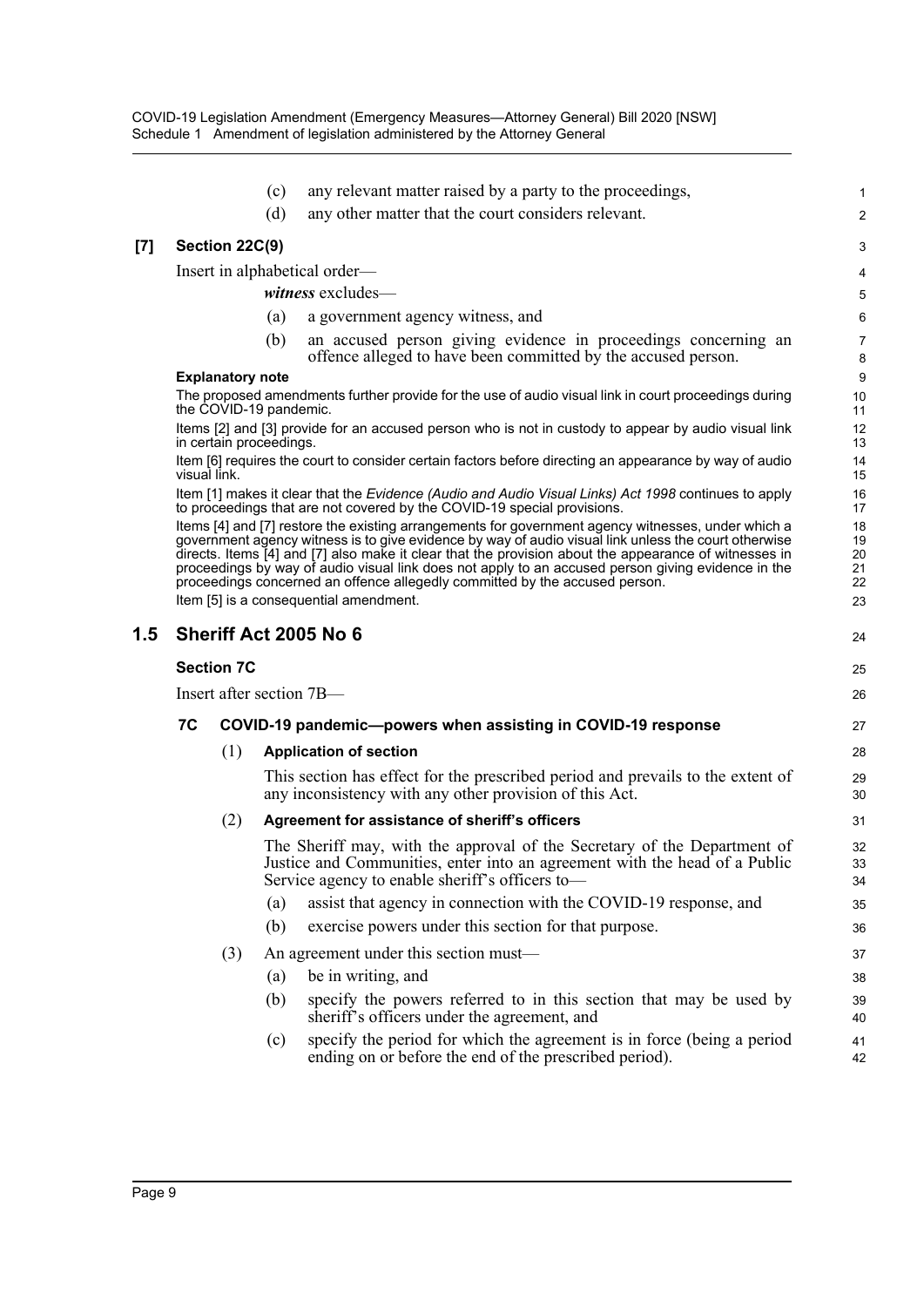| (4)  |          |            | Sheriff's officer may issue directions                                                                                                                                                                                                                                         | $\mathbf{1}$                        |
|------|----------|------------|--------------------------------------------------------------------------------------------------------------------------------------------------------------------------------------------------------------------------------------------------------------------------------|-------------------------------------|
|      |          |            | A sheriff's officer, when assisting a Public Service agency under an agreement<br>referred to in subsection $(2)$ , may issue a direction to a person entering,<br>attempting to enter or on restricted access premises—                                                       | 2<br>$\mathbf{3}$<br>$\overline{4}$ |
|      | (a)      |            | to leave the premises or part of the premises, or                                                                                                                                                                                                                              | 5                                   |
|      | (b)      |            | to remain on the premises or to go to a specified part of the premises, or                                                                                                                                                                                                     | 6                                   |
|      | (c)      |            | to refrain from specified conduct.                                                                                                                                                                                                                                             | $\overline{7}$                      |
| (5)  |          |            | A sheriff's officer may issue a direction under subsection (4) only if the officer<br>believes on reasonable grounds that the direction is necessary—                                                                                                                          | 8<br>9                              |
|      | (a)      |            | to prevent a person from unlawfully entering or exiting restricted access<br>premises or remaining on restricted access premises, or                                                                                                                                           | 10<br>11                            |
|      | (b)      |            | to prevent a person from assaulting another person or from damaging<br>property at restricted access premises.                                                                                                                                                                 | 12<br>13                            |
| (6)  |          |            | If a sheriff's officer gives a direction to a person under subsection (4) and the<br>person fails to comply with the direction, the sheriff's officer may again give<br>the direction (a second direction) and, at the time of giving the second<br>direction, is required to- | 14<br>15<br>16<br>17                |
|      | (a)      |            | tell the person that the officer is a sheriff's officer and the reason for the<br>direction, and                                                                                                                                                                               | 18<br>19                            |
|      | (b)      | offence.   | warn the person that failure to comply with the direction may be an                                                                                                                                                                                                            | 20<br>21                            |
| (7)  |          | direction. | A person must not, without reasonable excuse, fail to comply with a second                                                                                                                                                                                                     | 22<br>23                            |
|      |          |            | Maximum penalty-10 penalty units.                                                                                                                                                                                                                                              | 24                                  |
| (8)  | that $-$ |            | A person is not guilty of an offence under subsection $(7)$ unless it is established                                                                                                                                                                                           | 25<br>26                            |
|      | (a)      |            | the sheriff's officer was in uniform when the direction was given, and                                                                                                                                                                                                         | 27                                  |
|      | (b)      |            | the sheriff's officer complied with the requirements of subsection (6)<br>when giving the second direction, and                                                                                                                                                                | 28<br>29                            |
|      | (c)      |            | the person persisted, after the second direction concerned was given, to<br>fail to comply with the second direction.                                                                                                                                                          | 30<br>31                            |
| (9)  |          |            | Power of entry and arrest                                                                                                                                                                                                                                                      | 32                                  |
|      |          |            | A sheriff's officer, when assisting a Public Service agency under an agreement<br>referred to in subsection (2), may do one or more of the following—                                                                                                                          | 33<br>34                            |
|      | (a)      |            | enter restricted access premises, or part of restricted access premises,                                                                                                                                                                                                       | 35                                  |
|      | (b)      |            | arrest or detain a person, without a warrant.                                                                                                                                                                                                                                  | 36                                  |
| (10) |          |            | A sheriff's officer may exercise a power referred to in subsection (9) only if—                                                                                                                                                                                                | 37                                  |
|      | (a)      |            | a person has failed to comply with a second direction, or                                                                                                                                                                                                                      | 38                                  |
|      | (b)      |            | the officer believes on reasonable grounds that the power must be<br>exercised urgently or a direction will be insufficient—                                                                                                                                                   | 39<br>40                            |
|      |          | (i)        | to prevent or stop a person from assaulting another person at<br>restricted access premises, or                                                                                                                                                                                | 41<br>42                            |
|      |          | (ii)       | to prevent or stop a person from damaging property at restricted<br>access premises, or                                                                                                                                                                                        | 43<br>44                            |
|      |          | (iii)      | to prevent or stop a person from unlawfully entering or exiting<br>restricted access premises.                                                                                                                                                                                 | 45<br>46                            |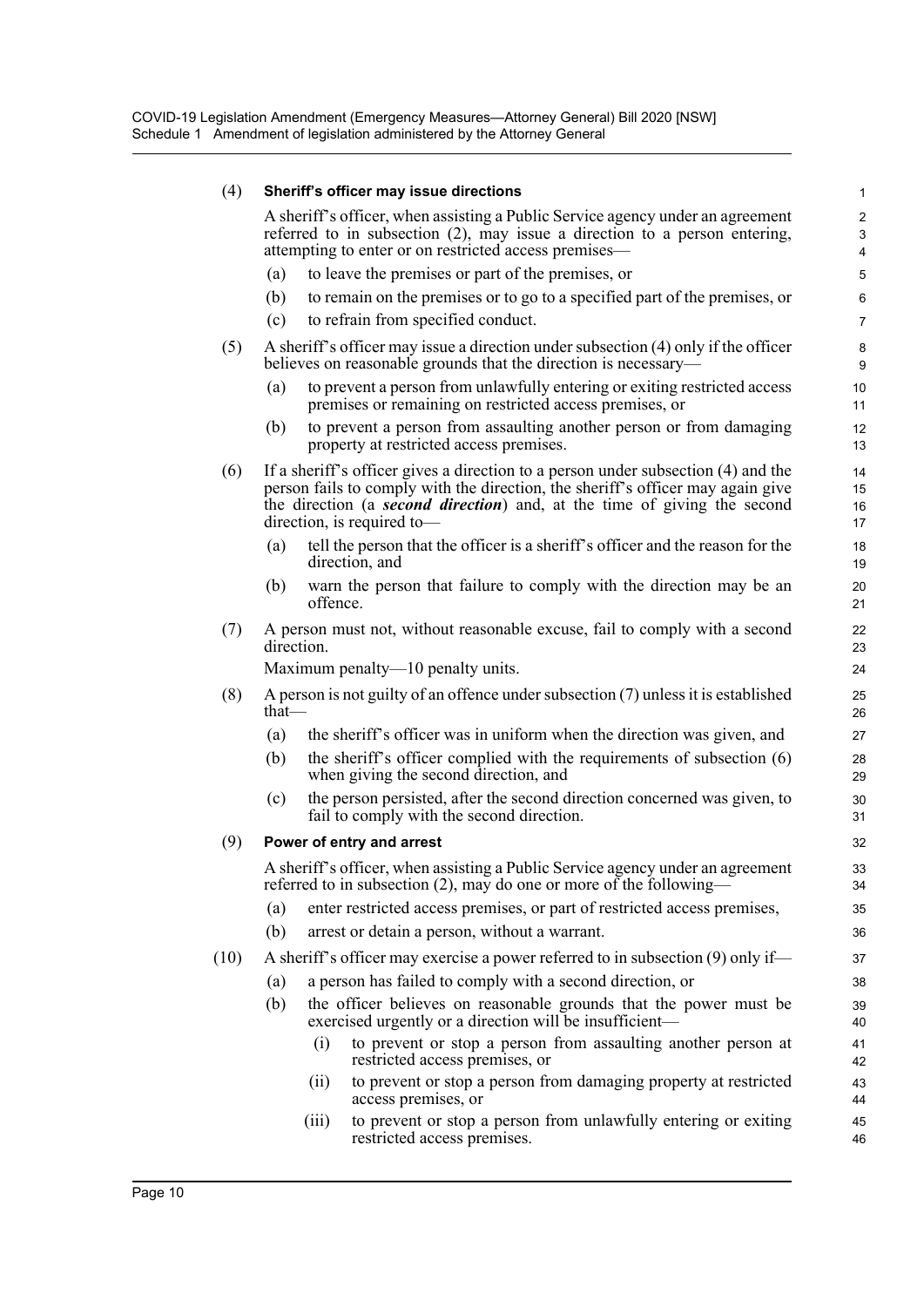|     | (11)                    | A sheriff's officer may, when exercising a power under subsection (9), use<br>reasonably necessary force to exercise the power, including to prevent the<br>escape of a person after the arrest.                                                                                                                                                                                                                                                                                                                                                                                                                                                                                                                                                                                                                          | $\mathbf{1}$<br>$\sqrt{2}$<br>3              |
|-----|-------------------------|---------------------------------------------------------------------------------------------------------------------------------------------------------------------------------------------------------------------------------------------------------------------------------------------------------------------------------------------------------------------------------------------------------------------------------------------------------------------------------------------------------------------------------------------------------------------------------------------------------------------------------------------------------------------------------------------------------------------------------------------------------------------------------------------------------------------------|----------------------------------------------|
|     | (12)                    | As soon as practicable after arresting or detaining a person under this section,<br>the sheriff's officer is to hand custody of the person to a police officer to be<br>dealt with according to law.                                                                                                                                                                                                                                                                                                                                                                                                                                                                                                                                                                                                                      | 4<br>$\mathbf 5$<br>$\,6\,$                  |
|     | (13)                    | A sheriff's officer may discontinue an arrest at any time and may do so despite<br>the requirement of subsection (12).                                                                                                                                                                                                                                                                                                                                                                                                                                                                                                                                                                                                                                                                                                    | $\overline{7}$<br>8                          |
|     | (14)                    | <b>Definitions</b>                                                                                                                                                                                                                                                                                                                                                                                                                                                                                                                                                                                                                                                                                                                                                                                                        | $\boldsymbol{9}$                             |
|     |                         | In this section-                                                                                                                                                                                                                                                                                                                                                                                                                                                                                                                                                                                                                                                                                                                                                                                                          | 10                                           |
|     |                         | <b>head</b> , of a Public Service agency, has the same meaning as in the <i>Government</i><br>Sector Employment Act 2013.                                                                                                                                                                                                                                                                                                                                                                                                                                                                                                                                                                                                                                                                                                 | 11<br>12                                     |
|     |                         | <i>prescribed period</i> means the period—                                                                                                                                                                                                                                                                                                                                                                                                                                                                                                                                                                                                                                                                                                                                                                                | 13                                           |
|     |                         | starting on the commencement of this section, and<br>(a)                                                                                                                                                                                                                                                                                                                                                                                                                                                                                                                                                                                                                                                                                                                                                                  | 14                                           |
|     |                         | (b)<br>ending on-                                                                                                                                                                                                                                                                                                                                                                                                                                                                                                                                                                                                                                                                                                                                                                                                         | 15                                           |
|     |                         | 26 September 2020, or<br>(i)                                                                                                                                                                                                                                                                                                                                                                                                                                                                                                                                                                                                                                                                                                                                                                                              | 16                                           |
|     |                         | the later day, not later than 26 March 2021, prescribed by the<br>(ii)<br>regulations.                                                                                                                                                                                                                                                                                                                                                                                                                                                                                                                                                                                                                                                                                                                                    | 17<br>18                                     |
|     |                         | <b>Public Service agency</b> has the same meaning as in the Government Sector<br>Employment Act 2013.                                                                                                                                                                                                                                                                                                                                                                                                                                                                                                                                                                                                                                                                                                                     | 19<br>20                                     |
|     |                         | <i>restricted access premises</i> means any of the following—                                                                                                                                                                                                                                                                                                                                                                                                                                                                                                                                                                                                                                                                                                                                                             | 21                                           |
|     |                         | a residence or other place at which a person is required to reside<br>(a)<br>pursuant to an order under section 7 of the <i>Public Health Act 2010</i><br>relating to COVID-19,                                                                                                                                                                                                                                                                                                                                                                                                                                                                                                                                                                                                                                           | 22<br>23<br>24                               |
|     |                         | premises prescribed by the regulations for the purposes of this section.<br>(b)                                                                                                                                                                                                                                                                                                                                                                                                                                                                                                                                                                                                                                                                                                                                           | 25                                           |
|     | <b>Explanatory note</b> |                                                                                                                                                                                                                                                                                                                                                                                                                                                                                                                                                                                                                                                                                                                                                                                                                           | 26                                           |
|     |                         | The proposed amendment allows the Sheriff, with the approval of the Secretary of the Department of<br>Communities and Justice, to enter into an agreement with the head of another Public Service agency<br>to enable a sheriff's officer to assist that other agency in its COVID-19 pandemic response. The<br>proposed amendment grants a sheriff's officer the power to issue directions to persons when<br>providing that assistance. Failure to comply with a direction is an offence. A sheriff's officer may also,<br>in certain limited circumstances, enter premises or arrest or detain a person if the person has failed<br>to comply with a direction or the officer believes on reasonable grounds that it is necessary because<br>the power must be exercised urgently or a direction will be insufficient. | 27<br>28<br>29<br>30<br>31<br>32<br>33<br>34 |
| 1.6 |                         | <b>Subordinate Legislation Act 1989 No 146</b>                                                                                                                                                                                                                                                                                                                                                                                                                                                                                                                                                                                                                                                                                                                                                                            | 35                                           |
|     |                         | Schedule 5 Further postponement of repeal of certain statutory rules                                                                                                                                                                                                                                                                                                                                                                                                                                                                                                                                                                                                                                                                                                                                                      | 36                                           |
|     |                         | Omit "2021" wherever occurring in clauses 11 and $12(1)$ and $(3)$ . Insert instead "2022".                                                                                                                                                                                                                                                                                                                                                                                                                                                                                                                                                                                                                                                                                                                               | 37                                           |
|     | <b>Explanatory note</b> |                                                                                                                                                                                                                                                                                                                                                                                                                                                                                                                                                                                                                                                                                                                                                                                                                           | 38                                           |
|     |                         | The proposed amendment keeps the Environmental Planning and Assessment Regulation 2000 and<br>the Poisons and Therapeutic Goods Regulation 2008 in force for a further 12 months after the<br>Regulations would otherwise be repealed by the Subordinate Legislation Act 1989. The Regulations<br>may be repealed sooner by other legislation.                                                                                                                                                                                                                                                                                                                                                                                                                                                                            | 39<br>40<br>41<br>42                         |
|     |                         | The Department of Planning, Industry and Environment is currently reviewing and preparing to<br>remake the Environmental Planning and Assessment Regulation 2000.                                                                                                                                                                                                                                                                                                                                                                                                                                                                                                                                                                                                                                                         | 43<br>44                                     |
|     |                         | The Ministry of Health is currently reviewing and preparing a new Bill and Regulation to replace the<br>Poisons and Therapeutic Goods Act 1966 and the Poisons and Therapeutic Goods Regulation 2008.                                                                                                                                                                                                                                                                                                                                                                                                                                                                                                                                                                                                                     | 45<br>46                                     |
|     |                         | However, due to the COVID-19 pandemic, the preparation and public consultation of the draft Bill and<br>Regulations are delayed and it is considered necessary to postpone the repeal of the existing<br>Regulations in these circumstances.                                                                                                                                                                                                                                                                                                                                                                                                                                                                                                                                                                              | 47<br>48<br>49                               |